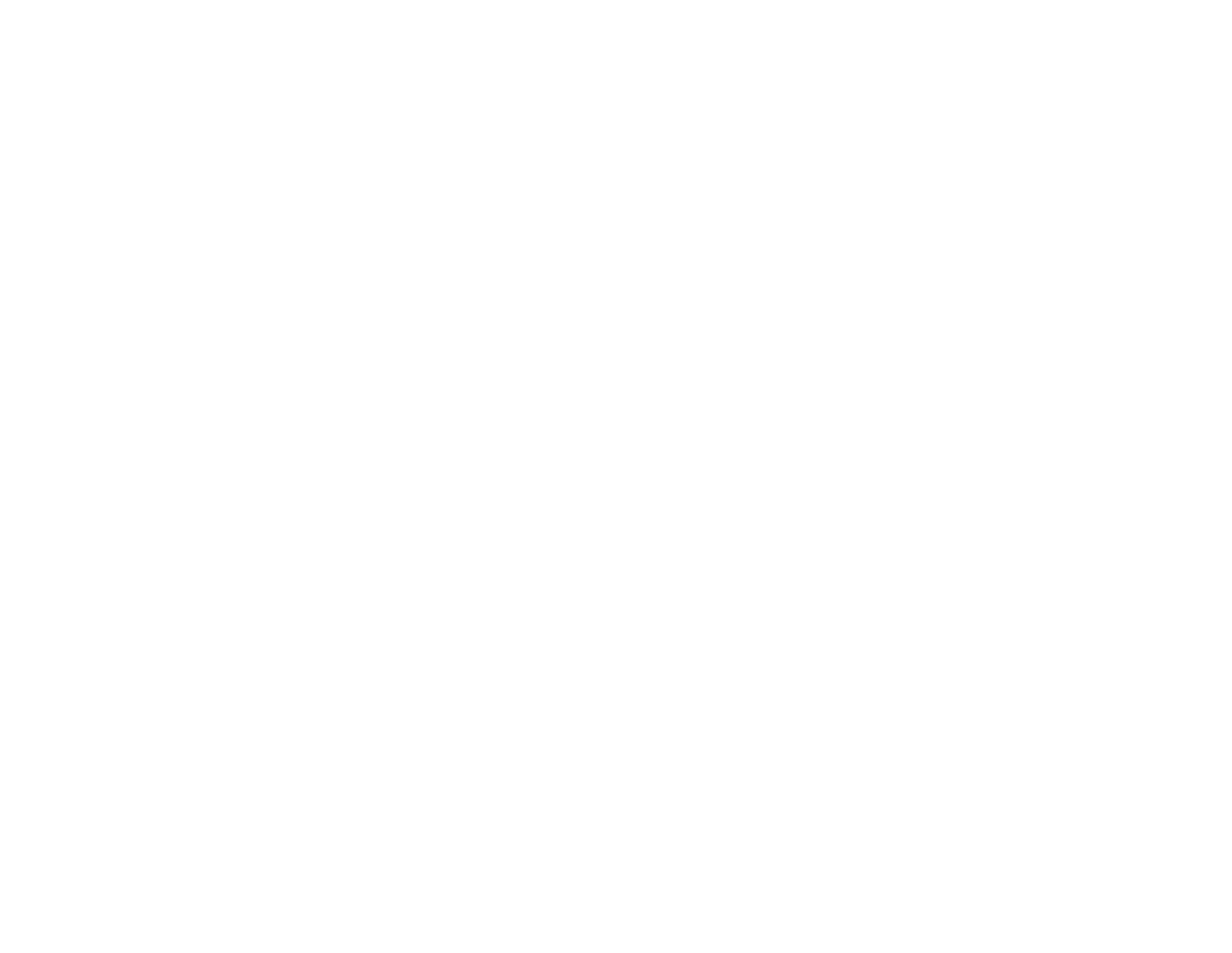#### **Books to read together**

*To Whom the Angel Spoke* by Terry Kay *I Am Christmas* by Nancy White Carlstrom *Grumpy Shepherd* by Paddie Devon *Refuge* by Anne Booth *Spark Story Bible* "Jesus Is Born" pg. 212 - 217 *The Children's Bible in 365 Stories* "God's Promise Comes True" #243, pg 279

#### **Things to do together**

Place the baby Jesus in the manger of your nativity set. Bring the shepherds to the stable to visit Jesus.

Sing "Happy Birthday" to Jesus today!

# **Family Advent Devotional Booklet**

A collection of prayers, readings, songs, stories and activities for families to do together each day of Advent

Advent, 2016

This booklet belongs to the

\_\_\_\_\_\_\_\_\_\_\_\_\_\_\_\_\_\_\_\_\_\_\_\_\_\_\_ family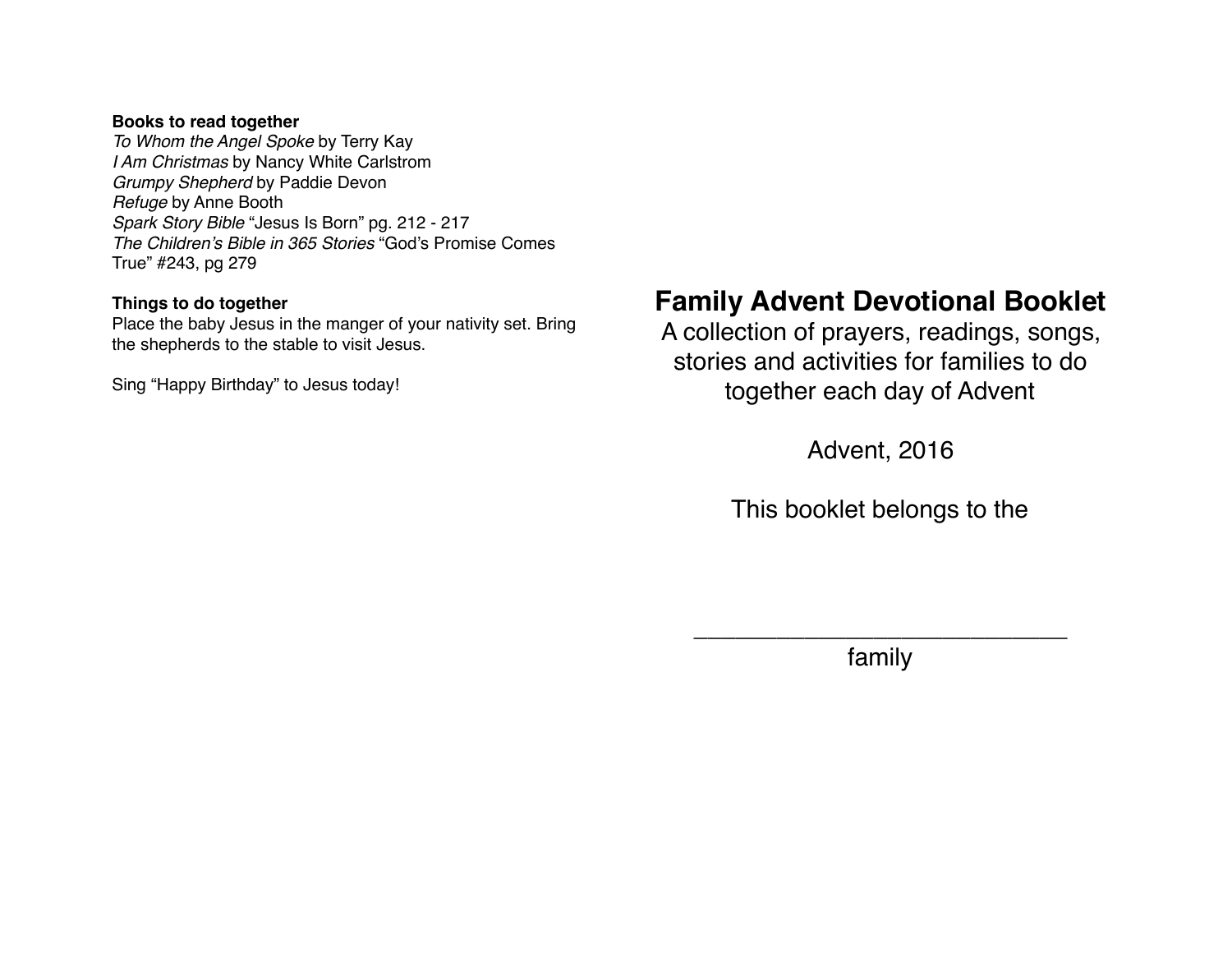## **Welcome to this Advent Journey**

The word "advent" goes all the way back to the people who spoke Latin in ancient Rome. Back then the word was 'advenire', and simply meant to come toward. Over time the word became 'advent' and means that 'something' is coming'.

In the church when we use the word 'Advent', with a capital "A", it doesn't mean just anything is coming; it means that something really important is coming - **Christ is coming!** and when someone this important is coming we need to get ready! In the Church four special weeks are set aside to prepare for Christ to come. These weeks are called 'Advent', and during Advent we prepare for Jesus' coming as a baby in Bethlehem, and also as our Saviour who will come again and usher in the promised kingdom of God.

There are many ways to prepare for Jesus' coming into our lives. One important way is to set aside time to be quiet, offer prayers, hear the stories of God's plan for Jesus' birth, and think about what it means for each of us and the church. This booklet, along with a simple Advent wreath, will help your family build a ritual that invites everyone to get ready for Jesus to come among us. Find a quiet time; early in the morning, during the evening meal, or before bed to gather as a family and follow the worship liturgies found in this booklet. Share responsibility for leading when saying the prayers, reading the scripture texts, and lighting the candles.

Each scripture encourages active waiting as we anticipate Jesus' birth and the coming kingdom of God. Chat as a family about what the scripture is telling you about these events, and how you are to participate in them. I hope that these moments will be for your family a time of joy as you prepare for Christ to come into your home this season.

#### **CHRISTMAS DAY**

**The Birth of Jesus**

#### **Gathering Response**

L: Glory to God in the heavenly heights, R: **Peace to all children, young people, adults and older adults on earth who please God.** 

#### **Scripture Reading**

Hear the story of the birth of Jesus. What does this story mean to you? Who will you tell this story to? What part of the story will you remember especially deep in your heart?

Christmas Day - Luke 2:1-20

#### **Light the first, second, third, four and final candles of Advent**

1: This is the candle of HOPE (blue/purple candle)

- 2: This is the candle of PEACE (blue/purple candle)
- 3: This is the candle of JOY (pink candle)
- 4: This is the candle of LOVE (blue/purple candle) All: This is the CHRIST candle, bringing HOPE, PEACE, JOY and LOVE into the whole world this day and every day. (white candle)

#### **Unison Prayer**

God of promises fulfilled, our waiting is over. We thank you for your love as we celebrate the birth of your son, Jesus. Amen.

#### **Songs to sing together**

Away in the manger (BofP #149) Oh come, all ye faithful (BofP #159) While shepherds watched (BofP # 138) Go, tell it on the mountain (BofP #133)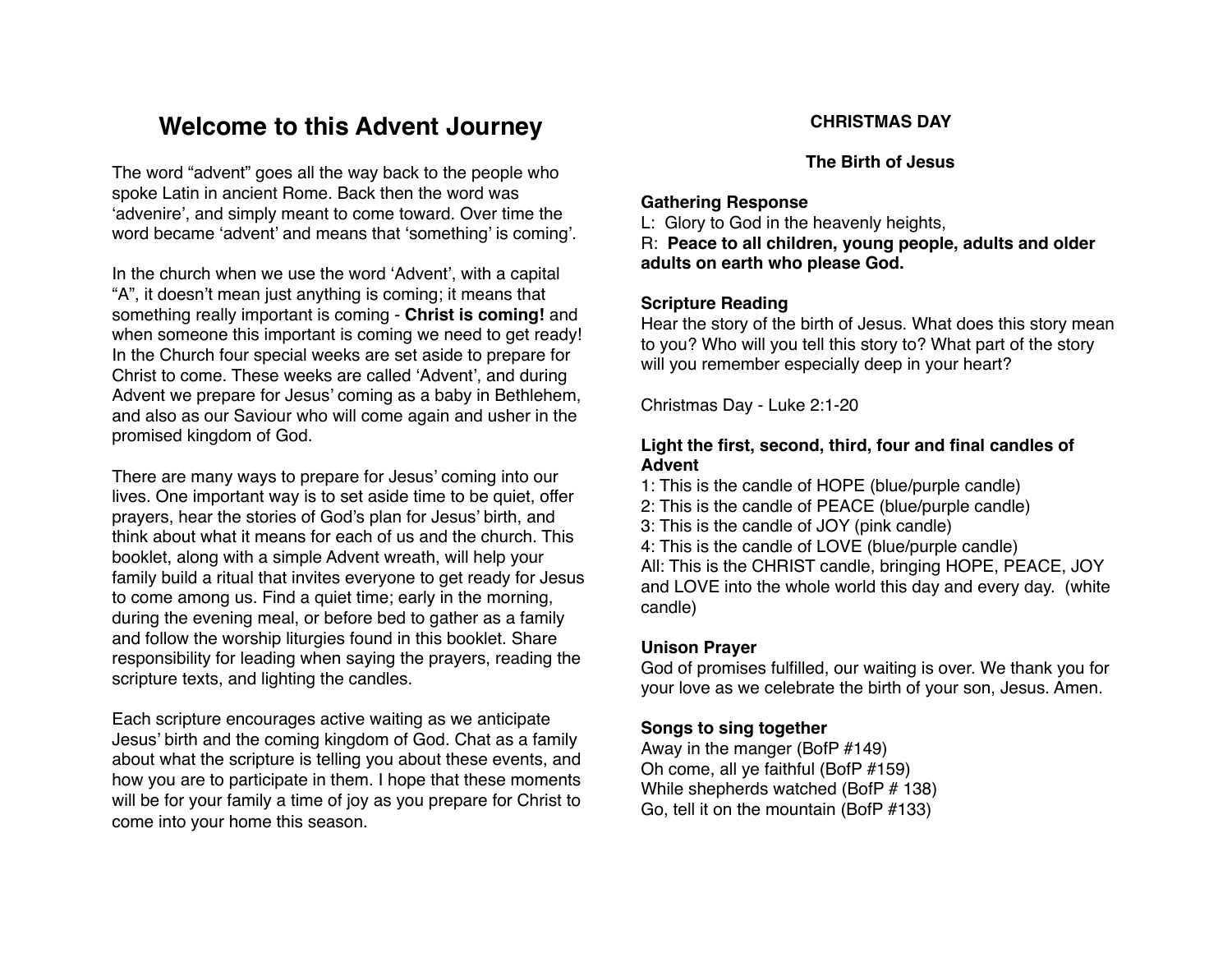living into their name, whether through it's meaning, or in light of the history behind its choosing

Bring Mary and Joseph together and move them day by day, closer to the stable of your nativity set. until they are in the stable on Christmas Eve.

Add a picture of the nativity to your Christ candle by wrapping family artwork around a chubby white candle. First colour a picture of the nativity on a piece of white tissue paper using 'Sharpie' magic markers. Make sure your picture will fit on the side of your candle. Cut out your picture leaving about 1 cm of white edge around the picture. Lay the picture over the candle and then wrap your candle in a layer of wax paper and tape the wax paper securely so the picture does not slip away from the candle. Using a blow dryer on the the hot setting warm the wax paper and the candle enough that the picture adheres to the candle. Once the picture is secure remove the wax paper and throw it away. Place your Christ candle in the centre of your Advent wreath for lighting on Christmas day.

In addition to the daily family devotions you will find suggestions for additional family activities each the week.

## **Songs to Sing**

You may wish to include the song suggestions in your family devotion time, or learn one or more of the songs to sing in the car or when you are doing things around the house. Each song was chosen because it is easy for all ages to sing and speaks about one or more of the of the themes recorded in the daily scriptures for that week. When you see 'BofP' it refers to the Presbyterian Church in Canada's *Book of Praise*. Songs not in the BofP may already be familiar to you or can be found easily online.

## **Books to Read**

Each week you will find a number of picture book suggestions to read together as a family. Most of these can be found at your local bookstore or library in the 3 - 5 year old section. Even though they are picture books they are rich with ideas for all ages. Some of the books retell the Nativity story with emphasis on the weekly theme, while others are secular stories that draw out themes through words and pictures relevant to the lives of children. Use these as bedtime stories, or include them in your devotional time together.

# **Things to Do**

Advent is a time of 'active waiting', and children learn patience and participation as they discover new things to do to mark the time until the birth of Jesus. Each week you will discover a variety of simple activities for your family to do together. Don't feel obliged to do all of the activities; pick and choose the ones you have time for and know you will enjoy together. There is something for everyone to enjoy.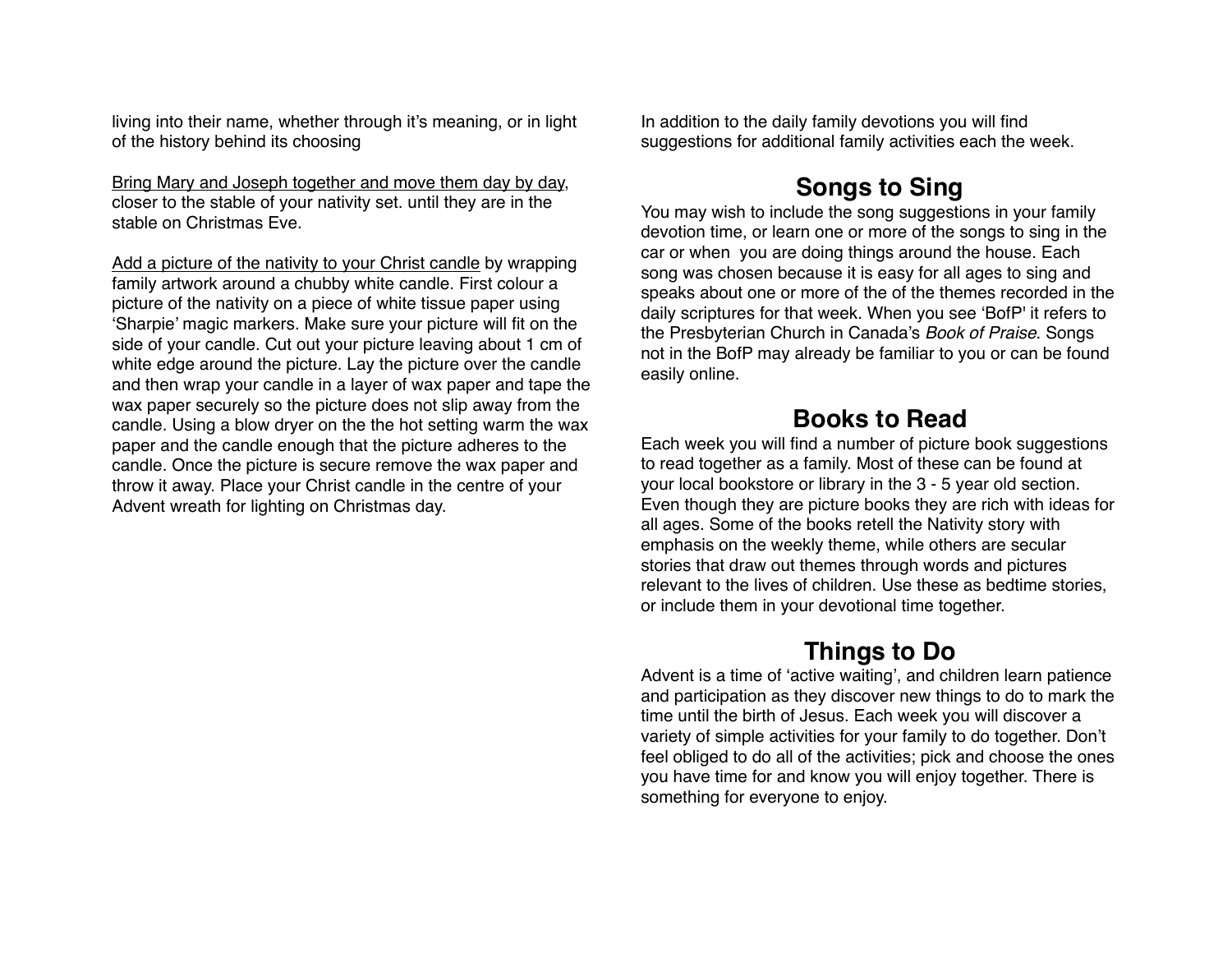## **Advent 1 - HOPE**

#### **What Are We Waiting For?**

#### **Gathering Responsive Reading**

- L: Wake up sleepy Christians,
- R: **The night is over and dawn is about to happen.**
- L: Be up and awake,
- R: **To see what God is doing.**
- L: We can't waste a minute,
- R: **We must be up and about.**

(based on Rom. 13:11-14)

### **Scripture Reading**

This first week of Advent is all about 'watchful waiting.' What are we waiting for in these four weeks? And what are we to be doing while we wait? Listen for clues in each day's reading.

Sunday - Romans 13:11-12 Monday - Matthew 24:36-39 Tuesday - Isaiah 2:1-2 Wednesday - Isaiah 2:3-4 Thursday - Psalm 122 Friday - Romans 13:13-14 Saturday - Isaiah 2:5-6

### **Light the first candle of your Advent wreath**

All: This is the candle of HOPE (blue/purple candle)

## **Unison Prayer**

God our hope, we watch and wait for you. Help us to be patient as we prepare for your gift of Jesus. Wake us up to see the signs of your coming glory. Amen.

### **Unison Prayer**

Long ago, O God, you promised to send us Emmanuel. You told Joseph that his son would be 'Emmanuel' reminding us that we can know everything we need to know about you through your son. We thank you for your promises and the gift of your son. Amen.

## **Songs to sing together**

Hope is a star, v. 4 (BofP #119) Father, I adore you Silent night (BofP #154)

## **Books to read together**

*Beautiful Hands* by Kathryn Otoshi *Plant a Kiss* by Amy Krouse Rosenthal *Those Shoes* by Maribeth Boelts *Jesus the Word* by Mark Francisco Bozzuti-Jones *Spark Story Bible* "Angels Visit" pg. 199 - 201 (begin the story at the top of pg. 199) *The Children's Bible in 365 Stories* "Joseph" #242, pg 278

## **Things to do together**

Invite friends and/or newcomers to dinner. Don't worry about having a perfect meal or a perfect house, just have an ordinary, family meal - everyone knows that the days before Christmas are the busiest. It is your guests that make this meal extraspecial. Share stories around the table of Christmas memories and Christmas joys, play a board game together, decorate the tree, or make a craft together. Do whatever allows your guests to feel welcome and loved.

Share the story of why each member of the family has the name they do. Who was named after someone else? Who has a name that was just a favourite, and why did they like that name so much? Look up in a baby name book, or online the meaning of all of the names in your family. How is each person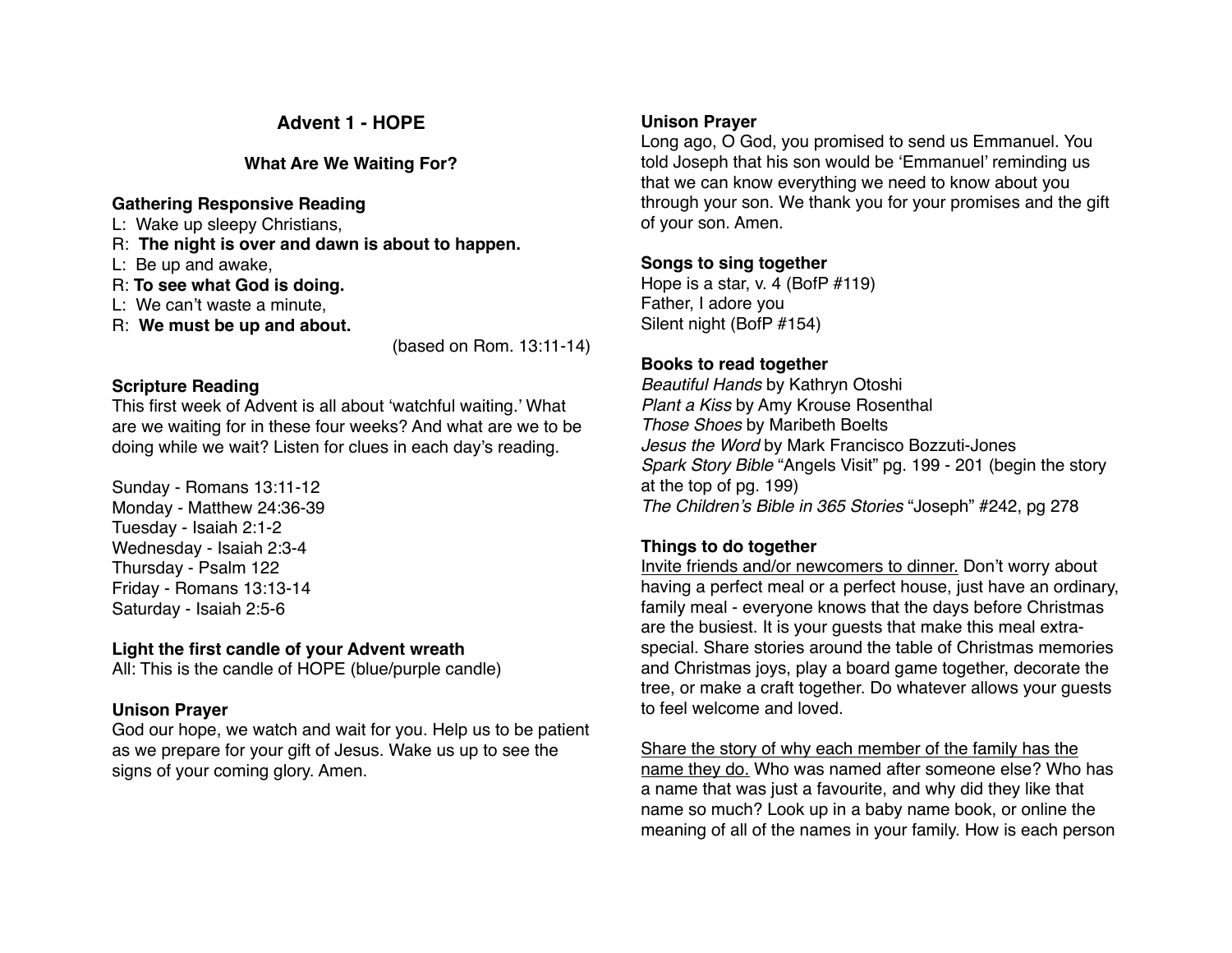**Advent 4 - LOVE**

#### **God With Us**

#### **Gathering Response**

- L: We see the glory with our own eyes,
- R: **The one-of-a-kind glory**,
- L: Like Father, like Son,
- R: **Generous inside and out,**
- L: True from Start to finish.

(John 1:14, The Message)

## **Scripture Reading**

In a number of these readings the baby is given a name, "Emmanuel." What does the meaning of the name Emmanuel tell us about what we might expect from Jesus as he grows up? Remember some of your favourite stories about the things Jesus did and the things Jesus said. What things do you know about God, because of Jesus?

Sunday - Matthew 1:18-25 Monday - Isaiah 7:14-16 Tuesday - John 1:1-5, 14, 16-18 Wednesday - Matthew 28:20c Thursday - Psalm 97:1-2, 6 Friday - Colossians 1:15 Saturday - Isaiah 9:2, 6-7

## **Light the first, second, third and fourth candles of Advent**

1: This is the candle of HOPE (blue/purple candle) 2: This is the candle of PEACE (blue/purple candle) 3. This is the candle of JOY (pink candle) 4. This is the candle of LOVE (blue/purple candle)

## **Songs to sing together**

Hope is a star, v. 1 (BofP #119) This little light of mine We are marching in the light of God **(**BofP #639) Lord the light of your love is shining (BofP #376)

## **Books to read together**

*Who Is Coming to Our House* by Joseph Slate *Waiting* by Kevin Henkes *The Man With the Violin* by Kathy Stinson

## **Things to do together**

.

Make an Advent Wreath: An Advent wreath needs just three things: four coloured candles placed around an outer ring (either four blue or four purple candles, or 3 of either blue or purple with one pink candle), a white candle placed in the centre of the ring, and a circle of greens. With these three elements, your wreath can be as simple or complicated as suits your family. For families with young children cover five empty paper towel/toilet paper tubes with coloured paper representing each of the five candles. Glue the bottom ring of each paper tube onto a sturdy paper plate with the four coloured 'candles' in the outer ring, and the white 'candle' in the center. Make 'greens' by cutting out green construction paper leaves or family hand shapes and glue them to the outer ring of the paper plate. Tuck a piece of yellow tissue paper down inside each tube. 'Light' each candle each week by pulling the yellow tissue out of the tube and leaving 'lit' throughout all of Advent.

To make a fresh Advent wreath from greens follow the [instructions found here: http://www.cnob.org/wp-content/](http://www.cnob.org/wp-content/uploads/2015/11/Advent-wreath-instructions1.pdf) uploads/2015/11/Advent-wreath-instructions1.pdf.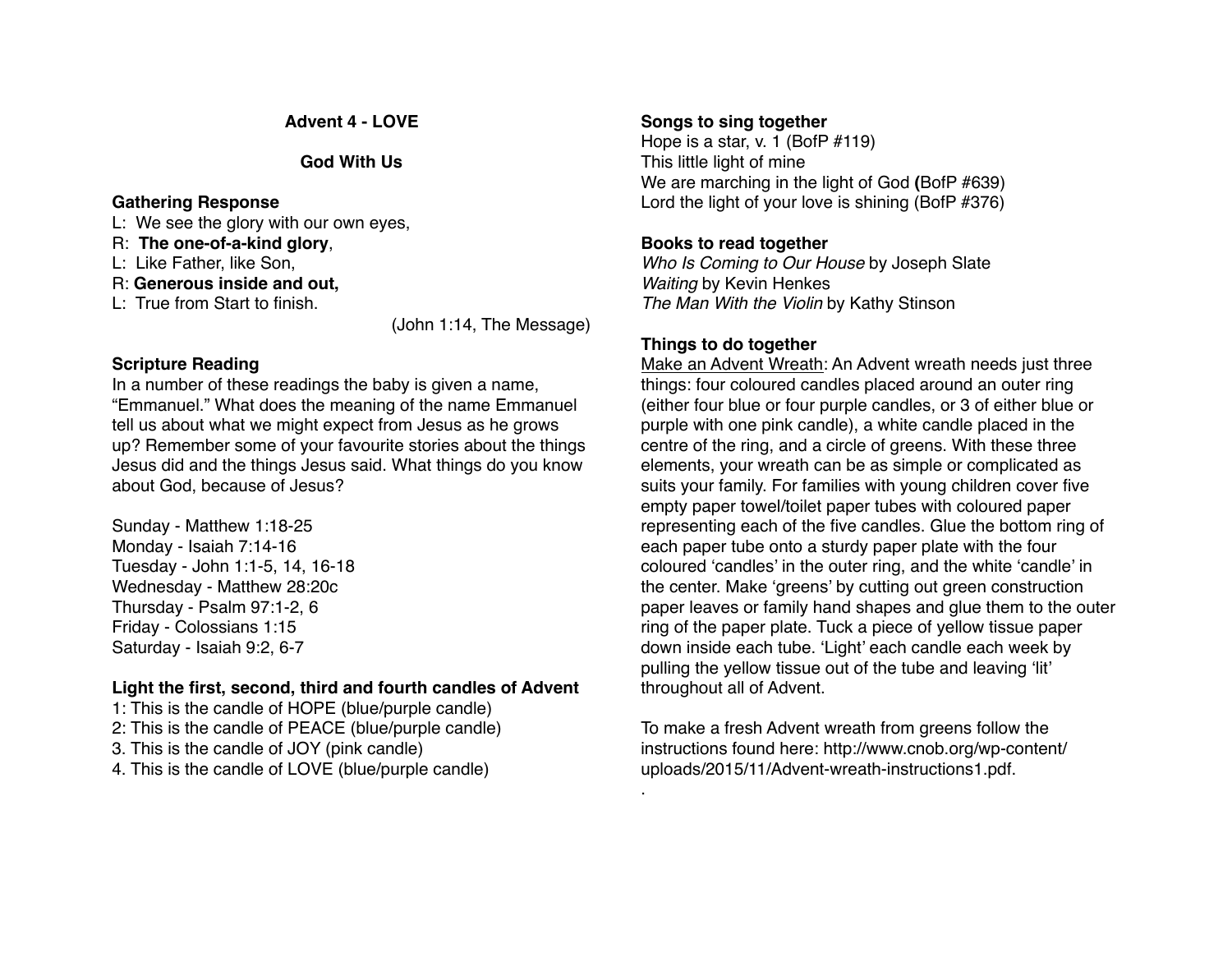Make a Reverse Advent Calendar: Set out a laundry basket or box on the first day of Advent and place one non-perishable item in the basket each day of Advent. Choose items that would be helpful to others. You could collect canned goods, paper products, dry goods, toys, gift cards etc. At the conclusion of the Advent season pass the basket on to a local food bank, food cooperative or shelter. Check with your selected organization in advance to learn what is most needed by the people they serve.

Plant Some Sprouts: Waiting can be tough on little ones. Watching things change and grow as we are waiting reminds us that things are still happening in this in-between time, and that we are needed to be involved in the action. Sprouts are an easy and nutritious plant to grow in the winter. They will take 5 - 7 days to grow and become healthy food for your or your neighbour's table. Sprouts can be grown simply in a damp paper towel or a mason jar, or with a sprout kit. Follow these links to instructions on how to grow sprouts at your house: <http://www.cityline.ca/video/how-to-grow-sprouts-indoors/>and, http://foodshare.net/custom/uploads/2015/11/ Growing Sprouts and Seedlings 2nd ed 2002.pdf.

[can be found here: https://staff.fnwi.uva.nl/l.dorst/lego/](https://staff.fnwi.uva.nl/l.dorst/lego/nativity.html) nativity.html.

Bake Christmas cookies as a family and deliver a box to someone who would be thrilled to receive this unexpected gift.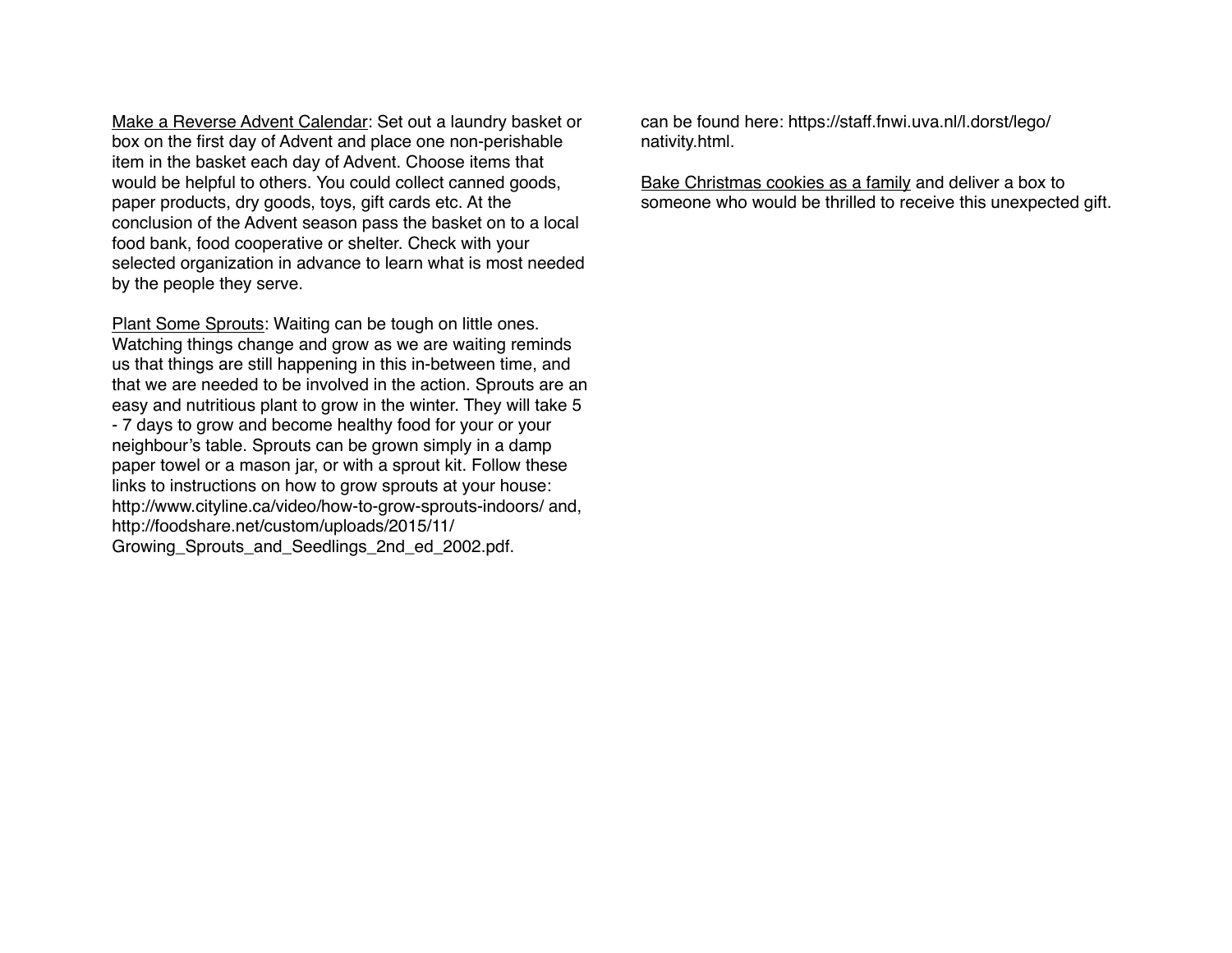#### **Unison Prayer**

Light of the world, Mary sings for joy as she looks forward to the birth of her very special son. As we prepare this week for the coming of Jesus remind us over and over again of the wonderful glory of the events we wait for and the joy we can share even before they are here. Amen.

#### **Songs to sing together**

Hope is a star, v. 3 (BofP #119) The joy of the Lord is our strength I've got the joy, joy, joy, joy Joy to the world (BofP #153)

#### **Books to read together**

*Great Joy* by Kate DiCamillo *The Christmas Miracle of Jonathon Toomey* by Susan Wojciechowski *The Man With the Violin* by Kathy Stinson *Extra Yarn* by Mac Barnett *Spark Story Bible* "Angels Visit" pg. 196 - 199 (stop the story at the end of Pg 198) *The Children's Bible in 365 Stories* "Journey to the Hills" #240, pg 276

#### **Things to do together**

Make or bring out your nativity set. This week we hear of the angel visiting Mary, and Mary visiting her cousin Elizabeth. Place an angel close to Mary. Is there another woman in your set? Mary might want to go and visit her this week and share with her her good news. Don't place Mary and Joseph in the stable yet; just set the stable in another place with the animals waiting for their arrival in another week. Keep the baby hidden away for now, we're still waiting. Directions for a simple nativity set can be found here: http://www.catholicicing.com/diy[printable-nativity-for-kids/, and directions for a lego nativ](http://www.catholicicing.com/diy-printable-nativity-for-kids/)ity set

#### **Advent 2 - PEACE**

#### **The Peaceable Kingdom**

#### **Gathering Response**

- L: Reach out and welcome one another.
- R: **Jesus did it; Now we will do it!**
- L: May the peace of Christ be with you,
- R: **And also with you!**

(based on Romans 15:7,8)

#### **Scripture Reading**

The prophet Isaiah promises a new life coming from Jesse's family. This person will bring about a new kind of kingdom that is revealed by the prophet. In this kingdom everything and everyone will get along. Listen carefully to the types of animals Isaiah promises will live peacefully with other in this new kingdom. You can see a painting of this "Peaceable Kingdom" on the cover of this booklet. What is Isaiah saying to us about the kind of kingdom God has planned? What is Paul telling the church to do now in anticipation of this not-quite-yet kingdom of peace?

Sunday - Isaiah 11:1-3a Monday - Isaiah 11:3b-5 Tuesday - Isaiah 11:6-9 Wednesday - Romans 15:5-7 Thursday - Matthew 3:1-3 Friday - Matthew 3:4-6,11-12 Saturday - Psalm 72:1-4

#### **Light the first and second candles of Advent**

1: This is the candle of HOPE (blue/purple candle) 2: This is the candle of PEACE (blue/purple candle)